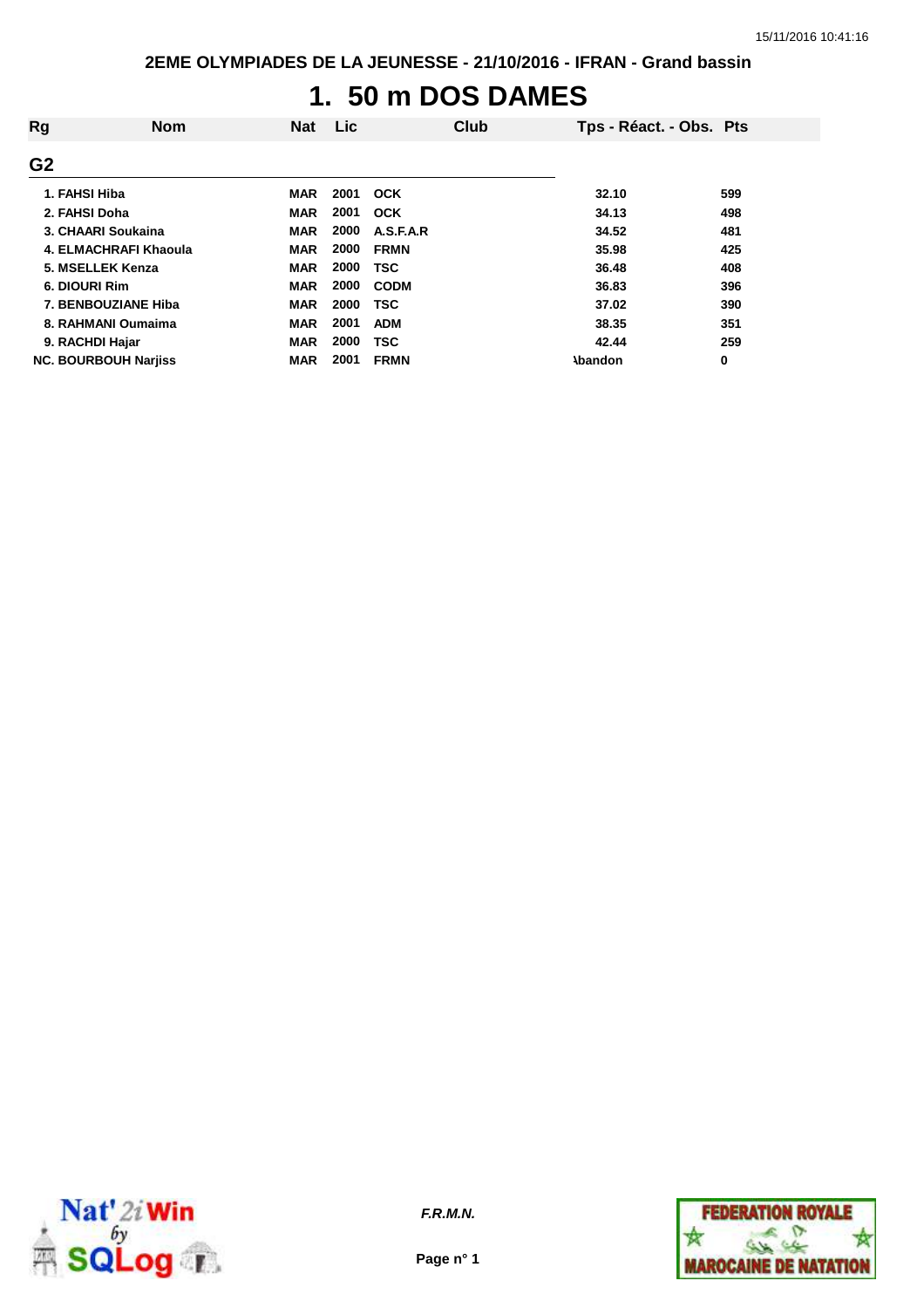#### **2. 50 m DOS MESSIEURS**

| Rg             | <b>Nom</b>                 | <b>Nat</b> | <b>Lic</b> | Club                  | Tps - Réact. - Obs. Pts |     |
|----------------|----------------------------|------------|------------|-----------------------|-------------------------|-----|
| G <sub>2</sub> |                            |            |            |                       |                         |     |
|                | 1. HEMRI Youssef           | <b>MAR</b> | 2001       | <b>FRMN</b>           | 30.98                   | 467 |
|                | 2. HEMRI Ali               | <b>MAR</b> | 2001       | <b>FRMN</b>           | 31.77                   | 433 |
|                | 3. HAMOUCHANE Sami         | <b>MAR</b> | 2000       | <b>CODM</b>           | 32.45                   | 406 |
|                | 4. RAJI Marouane           | <b>MAR</b> | 2000       | <b>CODM</b>           | 34.13                   | 349 |
|                | 5. BENNANI Ahmed           | <b>MAR</b> | 2001       | <b>FUS</b>            | 35.34                   | 314 |
|                | <b>6. MARGHANI IIvasse</b> | <b>MAR</b> | 2001       | A.S.F.A.R             | 35.84                   | 301 |
|                | 7. FLIYOU Ahmed Yassine    | MAR        | 2001       | <b>R.C.A.NATATION</b> | 37.50                   | 263 |
|                | NC. BOUKHARI Med Yassine   | <b>MAR</b> | 2001       | <b>CODM</b>           | Frf n.d.                |     |
|                | NC. REGRAGUI Abdeljabbar   | <b>MAR</b> | 2001       | <b>CODM</b>           | Frf n.d.                |     |
|                | <b>NC. ELLAIA Adnane</b>   | <b>MAR</b> | 2000       | <b>USCM</b>           | Frf n.d.                |     |



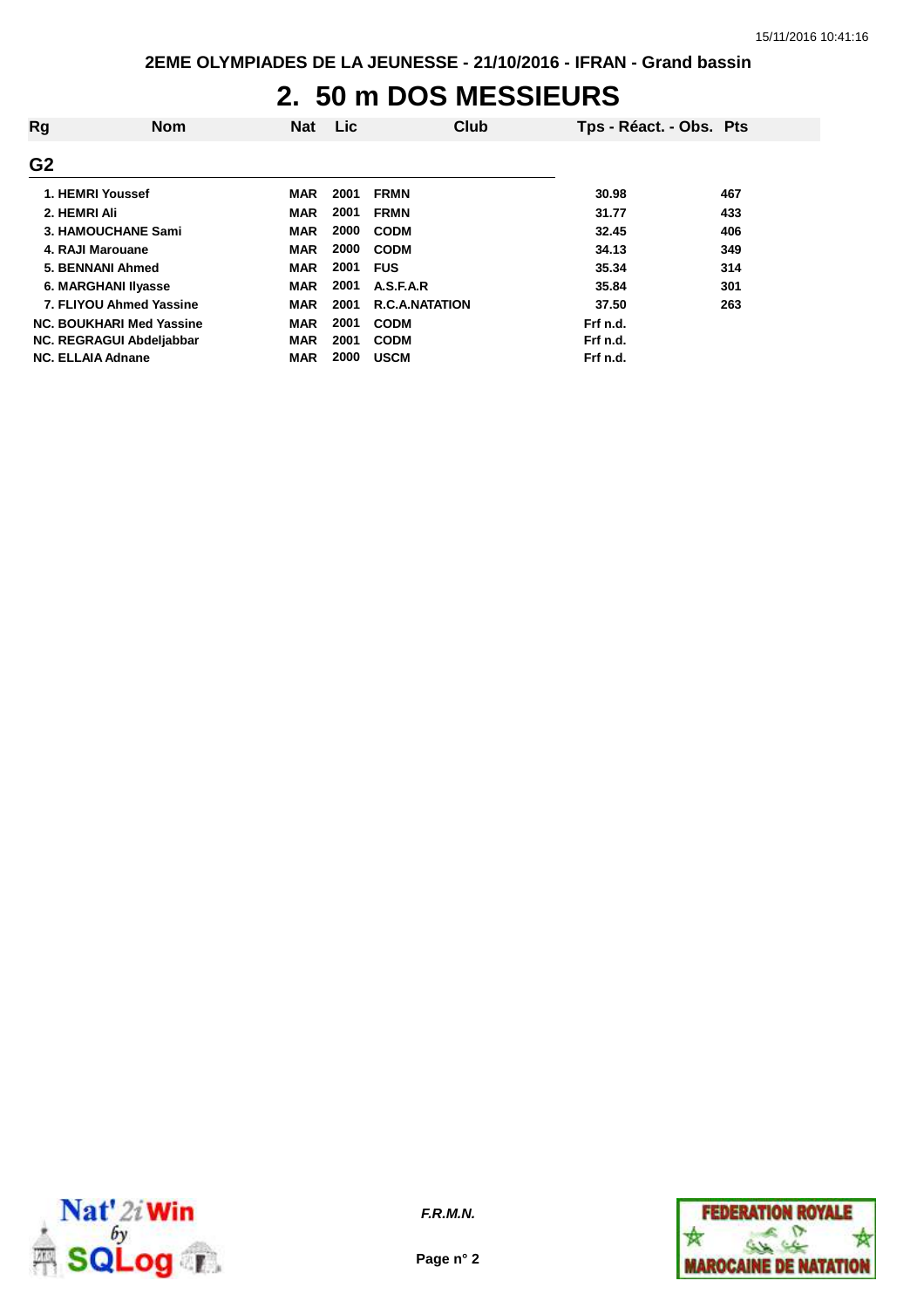### **3. 50 m BRASSE DAMES**

| Rg             | <b>Nom</b>                 | <b>Nat</b> | <b>Lic</b> | Club        | Tps - Réact. - Obs. Pts |     |
|----------------|----------------------------|------------|------------|-------------|-------------------------|-----|
| G <sub>1</sub> |                            |            |            |             |                         |     |
|                | 1. LAKNIT Hiba             | <b>MAR</b> | 2002       | <b>CODM</b> | 36.13                   | 563 |
|                | 2. ETTALBI Oumayma         | <b>MAR</b> | 2003       | <b>CODM</b> | 38.39                   | 469 |
|                | 3. EL YOUSFI Salma         | <b>MAR</b> | 2002       | <b>ADM</b>  | 40.53                   | 399 |
|                | 4. SELLAFI Mariam          | <b>MAR</b> |            | 2002 OCK    | 41.20                   | 380 |
|                | 5. EL ABBARI Hafsa         | <b>MAR</b> |            | 2002 OCK    | 41.40                   | 374 |
|                | 6. YOUSRI Salma            | <b>MAR</b> | 2002       | <b>CNCS</b> | 43.29                   | 327 |
|                | 7. EL ANOUAR Ayat Allah    | <b>MAR</b> | 2002 FUS   |             | 43.87                   | 314 |
|                | 8. REGRAGUI Salma          | <b>MAR</b> | 2002       | <b>USF</b>  | 44.22                   | 307 |
|                | 9. BELRHITI Ayat Errahmane | <b>MAR</b> | 2002       | <b>ACK</b>  | 45.06                   | 290 |



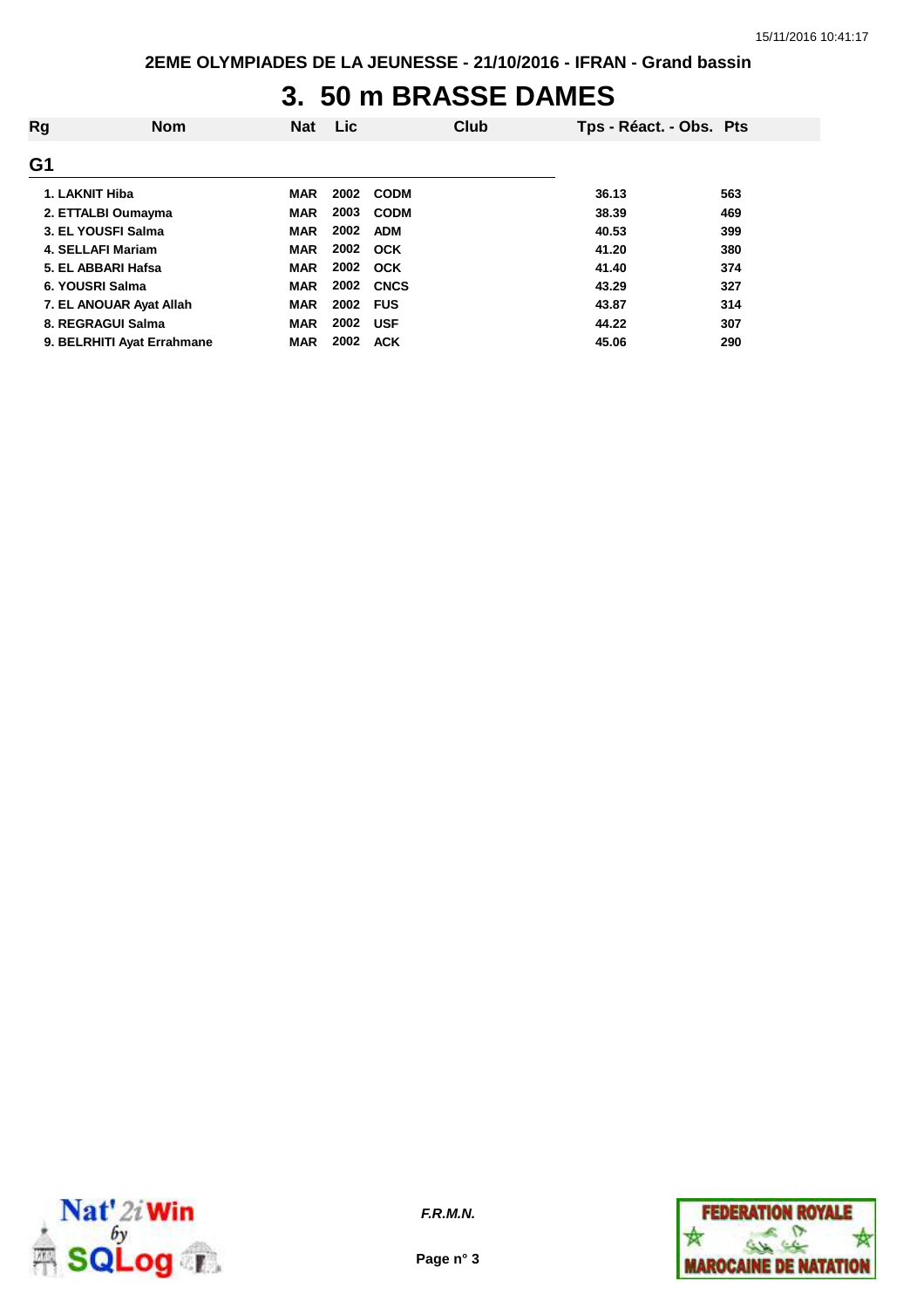### **4. 50 m BRASSE MESSIEURS**

| Rg            | <b>Nom</b>                       | <b>Nat</b> | Lic  | Club        | Tps - Réact. - Obs. Pts |     |
|---------------|----------------------------------|------------|------|-------------|-------------------------|-----|
| G1            |                                  |            |      |             |                         |     |
|               | 1. MALKI Mohamed Taha            | <b>MAR</b> | 2003 | <b>USCM</b> | 35.34                   | 429 |
|               | 2. EL BADRE Azzedine             | <b>MAR</b> | 2003 | <b>CSE</b>  | 35.53                   | 423 |
|               | 3. DEQQAOUI Walid                | <b>MAR</b> | 2003 | <b>USF</b>  | 36.13                   | 402 |
|               | 4. EL OMARI Yassine              | <b>MAR</b> | 2002 | <b>ACK</b>  | 36.76                   | 382 |
| 5. KAMIL Ali  |                                  | <b>MAR</b> | 2002 | <b>WAC</b>  | 37.91                   | 348 |
| 6. ZIANE Adam |                                  | <b>MAR</b> | 2002 | <b>CNCS</b> | 38.20                   | 340 |
|               | <b>7. CHANNANI Mohamed Amine</b> | <b>MAR</b> | 2002 | <b>CSE</b>  | 38.57                   | 330 |
| 7. KIBAL Sami |                                  | <b>MAR</b> | 2002 | <b>WAC</b>  | 38.57                   | 330 |
|               | 9. ELMAHBOUBI Oussama            | <b>MAR</b> | 2002 | <b>ADM</b>  | 38.81                   | 324 |
|               | 10. MAMDOUH Abdelmoughit         | <b>MAR</b> | 2002 | <b>WAC</b>  | 39.08                   | 317 |
|               | 11. BENSALEH Mohamed Yassine     | <b>MAR</b> | 2002 | <b>FUS</b>  | 39.22                   | 314 |
|               | <b>NC. TIJARI Monssif Hamza</b>  | MAR        | 2002 | <b>CODM</b> | Frf n.d.                |     |



**Page n° 4**

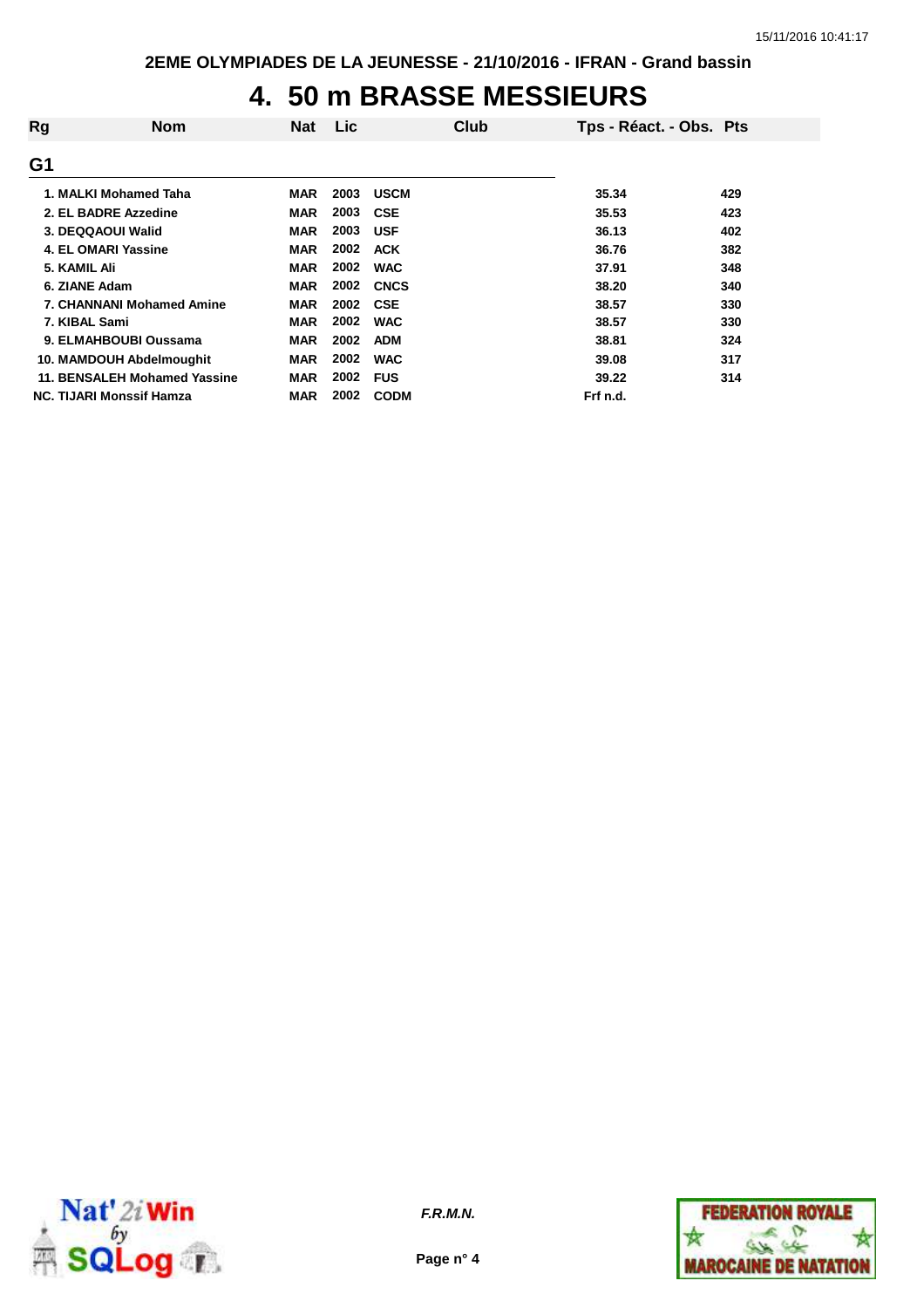#### **5. 50 m NAGE LIBRE DAMES**

| Rg              | <b>Nom</b>            | <b>Nat</b> | <b>Lic</b> | Club        | Tps - Réact. - Obs. Pts |     |
|-----------------|-----------------------|------------|------------|-------------|-------------------------|-----|
| G <sub>2</sub>  |                       |            |            |             |                         |     |
|                 | 1. CHAARI Soukaina    | <b>MAR</b> | 2000       | A.S.F.A.R   | 29.16                   | 539 |
| 1. FAHSI Hiba   |                       | <b>MAR</b> | 2001       | OCK         | 29.16                   | 539 |
| 3. FAHSI Doha   |                       | <b>MAR</b> | 2001       | OCK         | 29.59                   | 516 |
|                 | 4. BENBOUZIANE Hiba   | <b>MAR</b> | 2000       | <b>TSC</b>  | 29.65                   | 512 |
| 5. RACHDI Hajar |                       | <b>MAR</b> | 2000       | <b>TSC</b>  | 29.72                   | 509 |
|                 | 6. ELMACHRAFI Khaoula | <b>MAR</b> | 2000       | <b>FRMN</b> | 29.94                   | 498 |
|                 | 7. BOURBOUH Narjiss   | <b>MAR</b> | 2001       | <b>FRMN</b> | 30.73                   | 460 |
| 8. DIOURI Rim   |                       | <b>MAR</b> | 2000       | <b>CODM</b> | 30.91                   | 452 |
|                 | 9. MSELLEK Kenza      | <b>MAR</b> | 2000       | <b>TSC</b>  | 31.72                   | 418 |
|                 | 10. RAHMANI Oumaima   | <b>MAR</b> | 2001       | <b>ADM</b>  | 32.72                   | 381 |



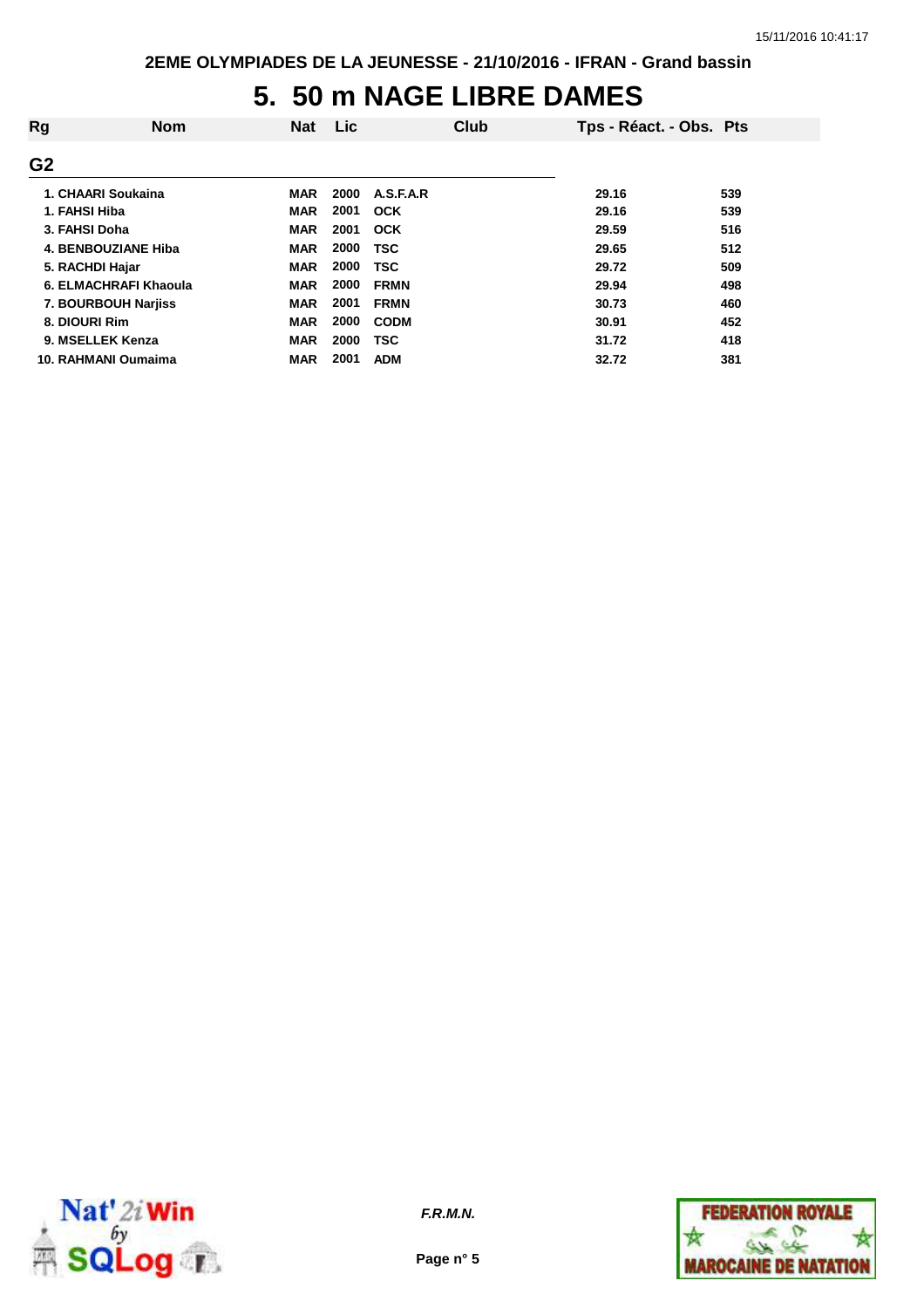#### **6. 50 m NAGE LIBRE MESSIEURS**

| Rg             | <b>Nom</b>                | <b>Nat</b> | Lic  | Club                  | Tps - Réact. - Obs. Pts |     |
|----------------|---------------------------|------------|------|-----------------------|-------------------------|-----|
| G <sub>2</sub> |                           |            |      |                       |                         |     |
|                | <b>1. HAMOUCHANE Sami</b> | <b>MAR</b> | 2000 | <b>CODM</b>           | 25.74                   | 536 |
| 1. HEMRI Ali   |                           | <b>MAR</b> | 2001 | <b>FRMN</b>           | 25.74                   | 536 |
|                | 3. HEMRI Youssef          | <b>MAR</b> | 2001 | <b>FRMN</b>           | 27.57                   | 436 |
|                | 4. MARGHANI IIyasse       | <b>MAR</b> | 2001 | A.S.F.A.R             | 28.23                   | 406 |
|                | 4. BENNANI Ahmed          | <b>MAR</b> | 2001 | <b>FUS</b>            | 28.23                   | 406 |
|                | 6. RAJI Marouane          | <b>MAR</b> | 2000 | <b>CODM</b>           | 29.53                   | 355 |
|                | 7. FLIYOU Ahmed Yassine   | <b>MAR</b> | 2001 | <b>R.C.A.NATATION</b> | 30.44                   | 324 |
|                | NC. BOUKHARI Med Yassine  | <b>MAR</b> | 2001 | <b>CODM</b>           | Frf n.d.                |     |
|                | NC. REGRAGUI Abdeljabbar  | <b>MAR</b> | 2001 | <b>CODM</b>           | Frf n.d.                |     |
|                | <b>NC. ELLAIA Adnane</b>  | <b>MAR</b> | 2000 | <b>USCM</b>           | Frf n.d.                |     |



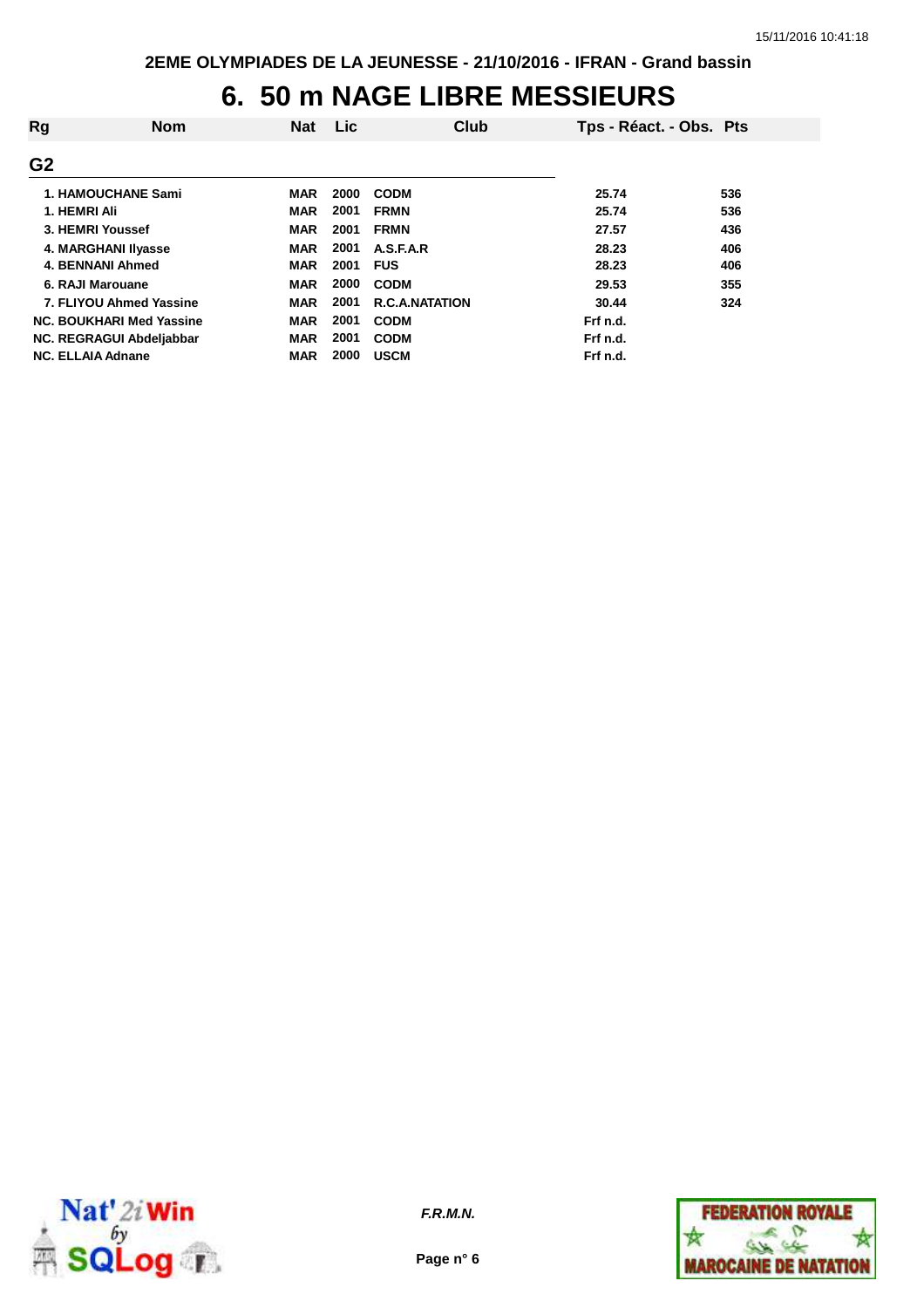## **7. 50 m PAPILLON DAMES**

| Rg | <b>Nom</b>                 | <b>Nat</b> | <b>Lic</b> |             | Club | Tps - Réact. - Obs. Pts |     |
|----|----------------------------|------------|------------|-------------|------|-------------------------|-----|
| G1 |                            |            |            |             |      |                         |     |
|    | 1. LAKNIT Hiba             | <b>MAR</b> |            | 2002 CODM   |      | 32.16                   | 438 |
|    | 2. EL ABBARI Hafsa         | <b>MAR</b> |            | 2002 OCK    |      | 32.48                   | 425 |
|    | 3. REGRAGUI Salma          | <b>MAR</b> | 2002       | <b>USF</b>  |      | 32.92                   | 408 |
|    | 4. ETTALBI Oumayma         | <b>MAR</b> | 2003       | <b>CODM</b> |      | 33.30                   | 395 |
|    | 4. SELLAFI Mariam          | <b>MAR</b> | 2002       | <b>OCK</b>  |      | 33.30                   | 395 |
|    | 6. EL ANOUAR Ayat Allah    | <b>MAR</b> | 2002 FUS   |             |      | 34.45                   | 356 |
|    | 7. YOUSRI Salma            | <b>MAR</b> | 2002       | <b>CNCS</b> |      | 34.61                   | 351 |
|    | 8. EL YOUSFI Salma         | <b>MAR</b> | 2002       | <b>ADM</b>  |      | 35.59                   | 323 |
|    | 9. BELRHITI Ayat Errahmane | <b>MAR</b> | 2002       | <b>ACK</b>  |      | 36.75                   | 293 |